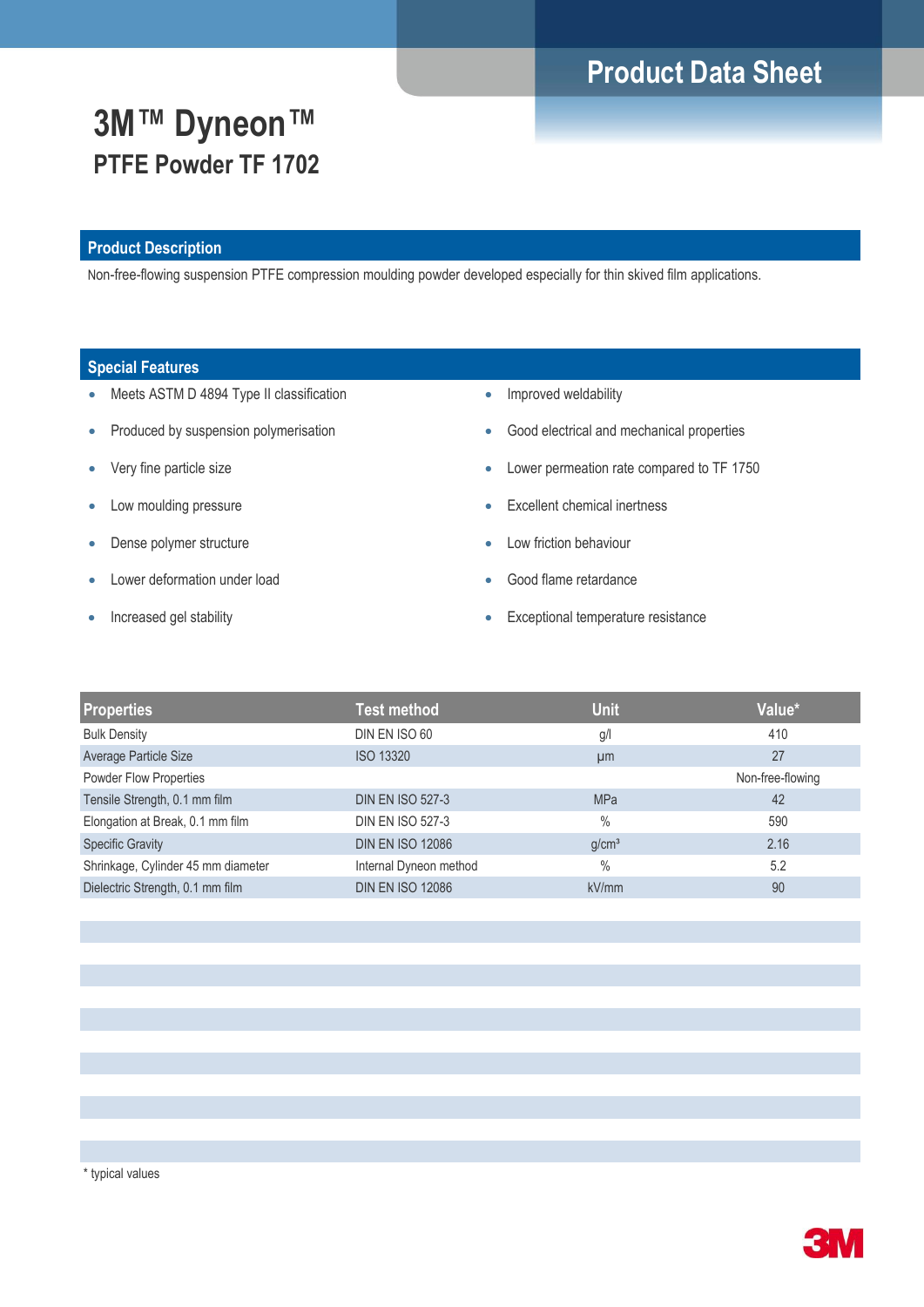## **Product Data Sheet**

## **3M™ Dyneon™ PTFE Powder TF 1702**

#### **Typical Properties**

PTFE moulding powder with very small particle size is preferred for moulded parts requiring a dense polymer structure supporting its low permeation performance. Furthermore TF 1702 shows a lower deformation under load, good electrical and mechanical properties and an improved weldability. During processing it requires only a relatively low moulding pressure.

### **Typical Applications**

3M™ Dyneon™ PTFE Powder TF 1702 is a non-free-flowing compression moulding powder for applications like skived films, sheets and gaskets.

### **Processing Recommendations**

3M™ Dyneon™ PTFE Powder TF 1702 can be processed by compression moulding and in the next step by sintering of the moulded part. This type of product is used to fill moulds manually, because particle size is relatively small. It does not flow properly and cannot be fed sufficiently e.g. in automatic moulding technologies. To achieve optimum properties, compression moulding should be carried out within a temperature range of 23 °C to 26 °C at a recommended pressure of 15 MPa.

The necessary pressure holding time varies with the size of moulded part. Lower moulding pressures usually result in inferior physical properties. For the following sintering process step a programmable oven is a prerequisite for good physical properties of the moulded part. In this sintering cycle the temperature is raised slowly from room temperature up to 375 °C and then cooled down at a certain rate. Sintering time, interim holding steps at lower temperature levels and cooling rate depend on the dimension of the compressed mould and determine the quality of the finished product.

#### **Storage and Handling**

3M™ Dyneon™ PTFE Powder TF 1702 can be stored for a relatively long period of time. It should preferably be stored in a clean, dry place at a temperature of less than 30 °C. Before processing, it is advisable to store the material in a sealed container for 24 hours in the production area. This is particularly important when ambient temperature is low; in such cases the material should be conditioned for up to 72 hours in the production area. If transport or storage temperatures are too high the material may agglomerate in its container. In such cases, it is advisable to store the material for 48 hours at below 23 °C and then sieve it (mesh size 4 mm) before filling the mould.

#### **Safety Instructions**

Follow the normal precautions observed with all fluoropolymer materials.

Please consult the Material Safety Data Sheet and Product Label for information regarding the safe handling of the material. By following all precautions and safety measures, processing these products poses no known health risks. General handling/processing precautions include: 1) Process only in well-ventilated areas. 2) Do not smoke in areas contaminated with powder/residue from these products. 3) Avoid eye contact. 4) If skin comes into contact with these products during handling, wash with soap and water afterwards. 5) Avoid contact with hot fluoropolymer.

Potential hazards, including release of toxic vapours, can arise if processing occurs under excessively high temperature conditions. Vapour extractor units should be installed above processing equipment. When cleaning processing equipment, do not burn off any of this product with a naked flame or in a furnace.

#### **Delivery Form**

3M™ Dyneon™ PTFE Powder TF 1702 is delivered in powder form.

Packaging size is:

25 kg plastic drum